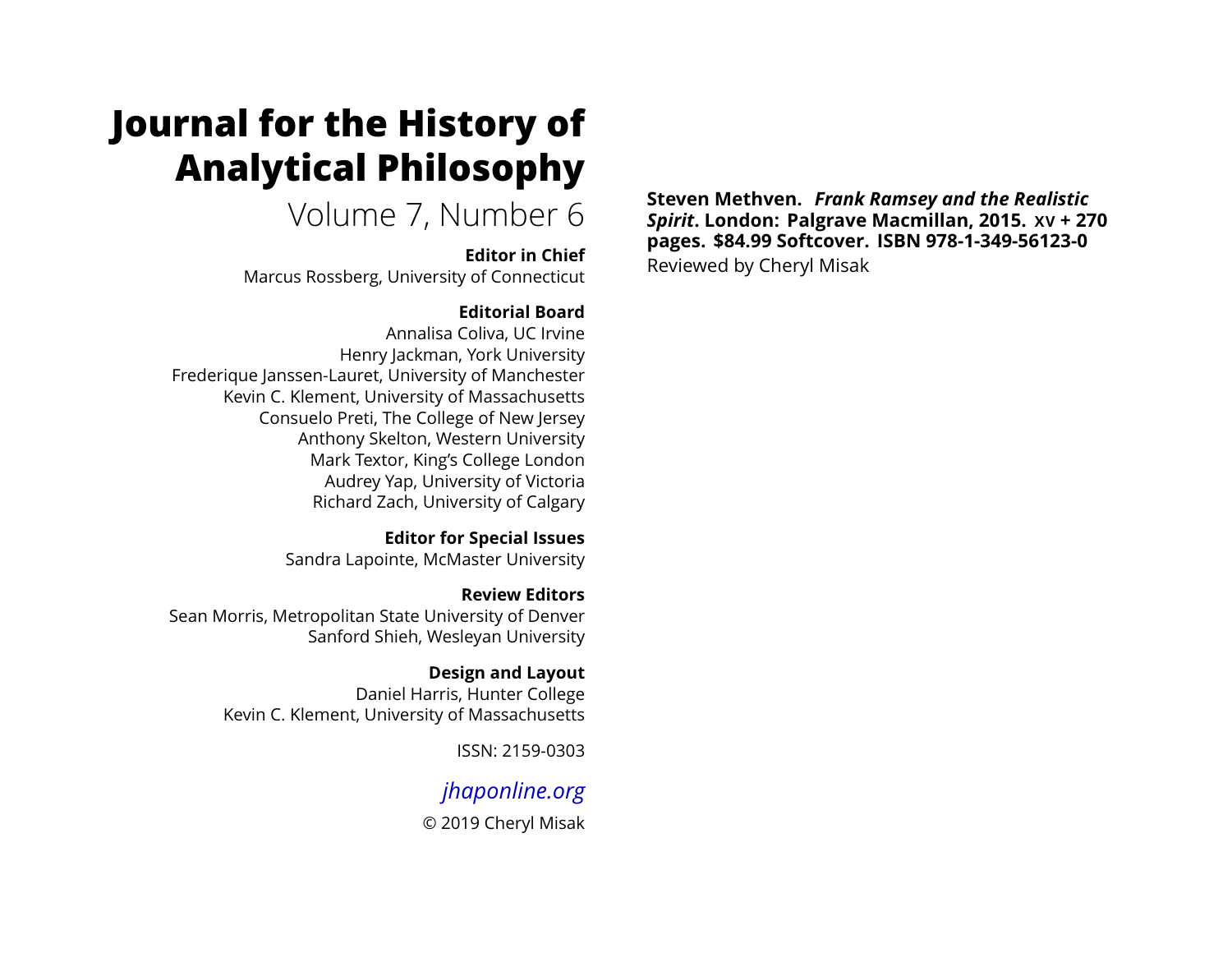## **Review:** *Frank Ramsey and the Realistic Spirit***, by Steven Methven**

Cheryl Misak

Steven Methven's *Frank Ramsey and the Realistic Spirit* is a landmark in the history of analytic philosophy. It is invaluable to the analytic philosopher who wants to understand the past and have it inform the future. It transforms our understanding of one of the most impressive members of the British branch of that tradition. Ramsey's short life (he died in 1930 at the age of 26), is immortalized in a disproportionate number of important innovations in analytic philosophy—Ramsey Sentences, the Ramsey Test for Conditionals, Ramsification, and more. But Methven shows that Ramsey did not just give us piecemeal bits of philosophical brilliance. Those who picked up his ideas (Carnap, Hempel, Lewis, Stalnaker, etc.) didn't appreciate that Ramsey had systematic approach to philosophy. It remains relatively unexplored and compelling today. Methven brings that "grand, rather than miniature" picture to light (2). In doing so, he makes visible a new and improved account of the history of British analytic philosophy. He shows how Ramsey, a paradigm of an analytic philosopher, adopted an approach in which "the philosopher is not an aloof, outside observer of a reality, the perfection of which is transparent and discoverable to transcendent reason, but a creature of the world, bogged down in its glorious mess and furnished with only very earthbound capacities" (5). And this was in the late 1920s, when his friends Wittgenstein, Russell, and Moore dominated Cambridge and when the Vienna Circle, also well known to him, was gearing up. Methven's book thus requires us to rethink one of the important periods in the history of analytic philosophy.

Most striking is the intellectual relationship between Ramsey and Wittgenstein. Ramsey was Wittgenstein's primary interlocutor and influence in the years between the *[Tractatus](#page-7-0)* (which Ramsey translated into English at the age of 18) and what we now think of as the later Wittgenstein. Methven debunks the standard story that prior to 1929, Ramsey was thoroughly immersed in working out the details of the *Tractatus*, and only in the last year of his life did he start to move away from it. He shows us an alternative Ramsey, who from the beginning was putting forward a very different account of philosophy than Wittgenstein. Anyone interested in the development of Wittgenstein's ideas will find Methven's book of paramount importance.

The book is beautifully written, even when it deals with the most technical of topics, and the narrative is set up with convincing care and clarity. Its organizing concept is what Ramsey at one point called his "realistic spirit". Methven characterizes it as a "suspicion of the esoteric, the abstract, the mystical, and the mysterious", and as being set against the "pretence" that certain of our representations are true to the facts, in the way thought by those in Ramsey's philosophical orbit (2, 5). Russell, Moore, Wittgenstein, and the members of the Vienna Circle were realists in that they sought to show how our propositions are connected to the real, mind-independent world. But they were unrealistic in the important sense that Ramsey argued for. They were not focussed on how human beings reason and aim at getting things right. Ramsey objected to the independently existing propositions promoted by Russell and Moore and to the realist (and mystical) elements in Wittgenstein's attempt to correlate signs with objects. He was on the verge of taking on Carnap when he died (see [Misak 2020\)](#page-7-1).

Ramsey sometimes puts his point by saying that philosophy must be "useful". That term has been employed in distinct ways by various philosophers. Before Ramsey, the pragmatist William James said that truth is what is useful. Instrumentalists before and during Ramsey's time were arguing that the meaning of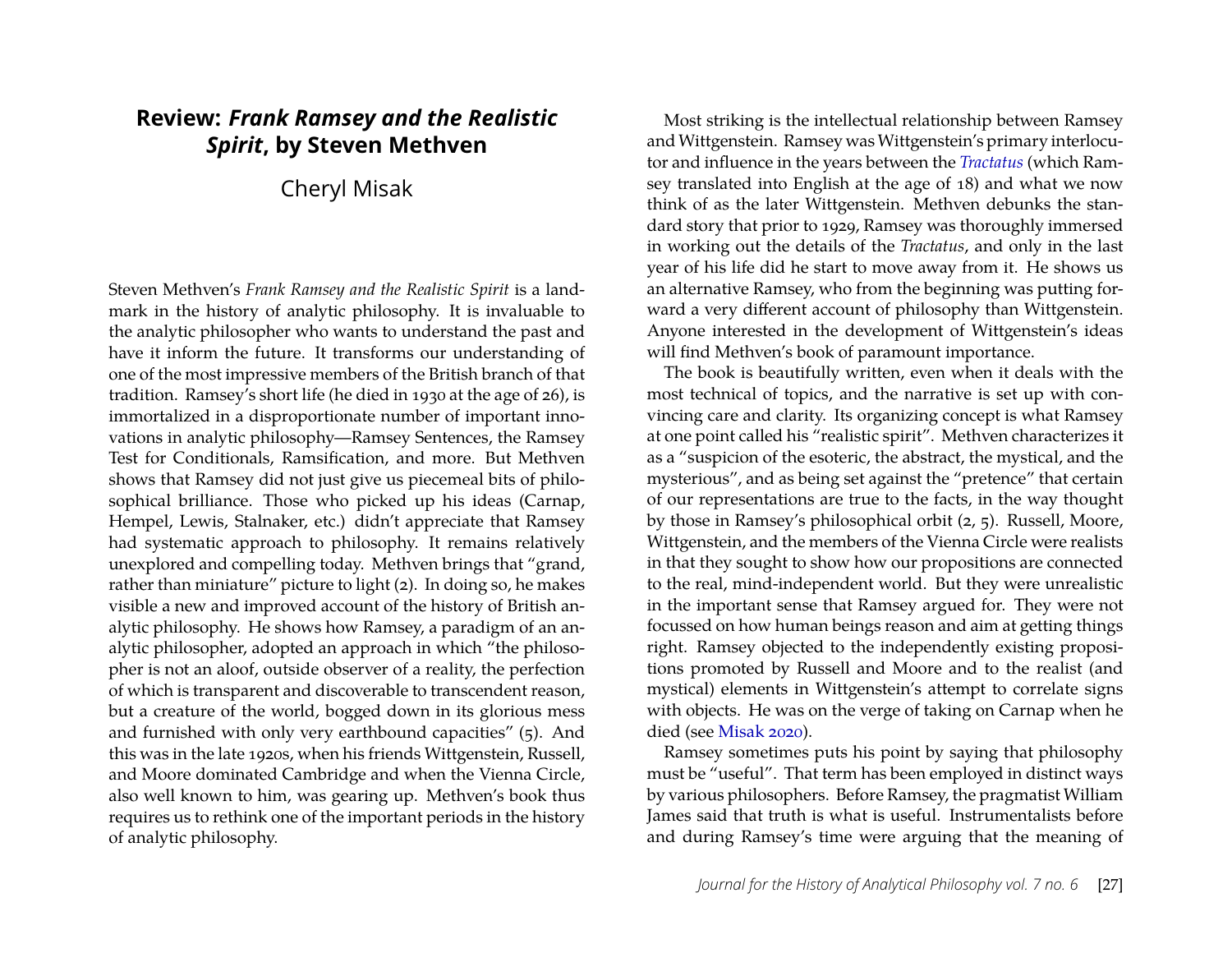a scientific theory lies not in its truth, but its usefulness. And after Ramsey's death, Wittgenstein would argue that meaning is use. Methven is excellent on the precise nature of Ramsey's employment of the term. In explaining it, he focuses on the late papers—the 1929 "General Propositions and Causality" and "Philosophy".

"General Propositions and Causality" deals with lawlike open generalizations and counterfactual conditionals. Methven shows how Ramsey rejected two positons as being meaningless—1) the view that relations between universals ground statements of law and 2) Wittgenstein's position in the *Tractatus* that a generalization with an unrestricted domain is an infinite conjunction. Ramsey, in contrast, argued that an open generalization which involves a causal law, such as "All humans are mortal" is not a conjunction of "Russell is mortal", "Moore is mortal", and so on, for all past, present and future humans. Rather, it is, in his words, a *rule for judging*, a rule we apply when we encounter a human or think past or future individuals. Those rules are evaluated in terms of how well they stand up to experience.

A counterfactual conditional too can be a cognitive, evaluable, attitude. Counterfactual reasoning is indispensable, for "We cannot blame a man except by considering what would have happened if he had acted otherwise". Ramsey considered a man who doesn't eat a certain cake, and thinks that were he to eat it, he would be made ill. He argued that we have different "degrees of expectation" as to the outcome, and in disputing about the proper degree of expectation we can "introduce any fact we know, whether he did or could know it". The fact that we can "dispute with him or condemn him" requires explanation, which is unavailable to those who think of conditionals in terms of strict logic, as opposed to what Ramsey called human logic [\(Ramsey 1929a,](#page-7-2) 154–5).

Methven's account of the connection between counterfactuals and laws will enable someone in the future (perhaps Methven

himself?) to bring together this under-recognized aspect of Ramsey's position on laws and counterfactuals with two famous aspects of it. Richard Braithwaite had decided not to include a note, "Universals of Law and Fact", in the collection of Ramsey's papers he published shortly after his friend's death (*The Foundations of Mathematics and Other Logical Essays*, [Ramsey 1931\)](#page-7-3). But Braithwaite alluded to the note in his introduction, and in the early 1970s, David Lewis was "intrigued" and asked if he might see it. In the 1973 *Counterfactuals*, Lewis recounted how Braithwaite had "permitted me to read a short unpublished note, written by Ramsey", and he went on in that book to expand upon Ramsey's idea and make the view his own [\(Lewis 1973,](#page-7-4) 73ff). That famous Ramsey/Lewis position is that the laws of nature are those that belong to the deductive system with the best combination of simplicity and strength. The second well-known part of Ramsey's view of appears in a footnote in "General Propositions and Causality". He suggested that when someone evaluates a conditional, they are hypothetically adding the antecedent *p* to their stock of knowledge and then seeing if the consequent *q* would also be in their stock of knowledge. Robert Stalnaker in 1968 proposed a theory of truth conditions for counterfactuals on the basis of that footnote [\(Stalnaker 1968\)](#page-7-5). What is now known as the Ramsey Test for Conditionals determines whether a conditional is acceptable, given a state of belief. We add *p*, hypothetically, to our given body of belief. If the acceptance of *p* leads to a contradiction within that body of belief, we make adjustments, as minor as possible, within the existing body of belief in order to restore consistency. Then we ask whether *q* is acceptable in the revised body of belief. What a fruitful project it would be to see how Ramsey's two famous ideas fit with the position Methven excavates.

Methven draws our attention to three contrasts between Ramsey and Wittgenstein. First, Ramsey held that the job of philosophy is not to give descriptive definitions of what we already mean by some term. Rather, we must give normative definitions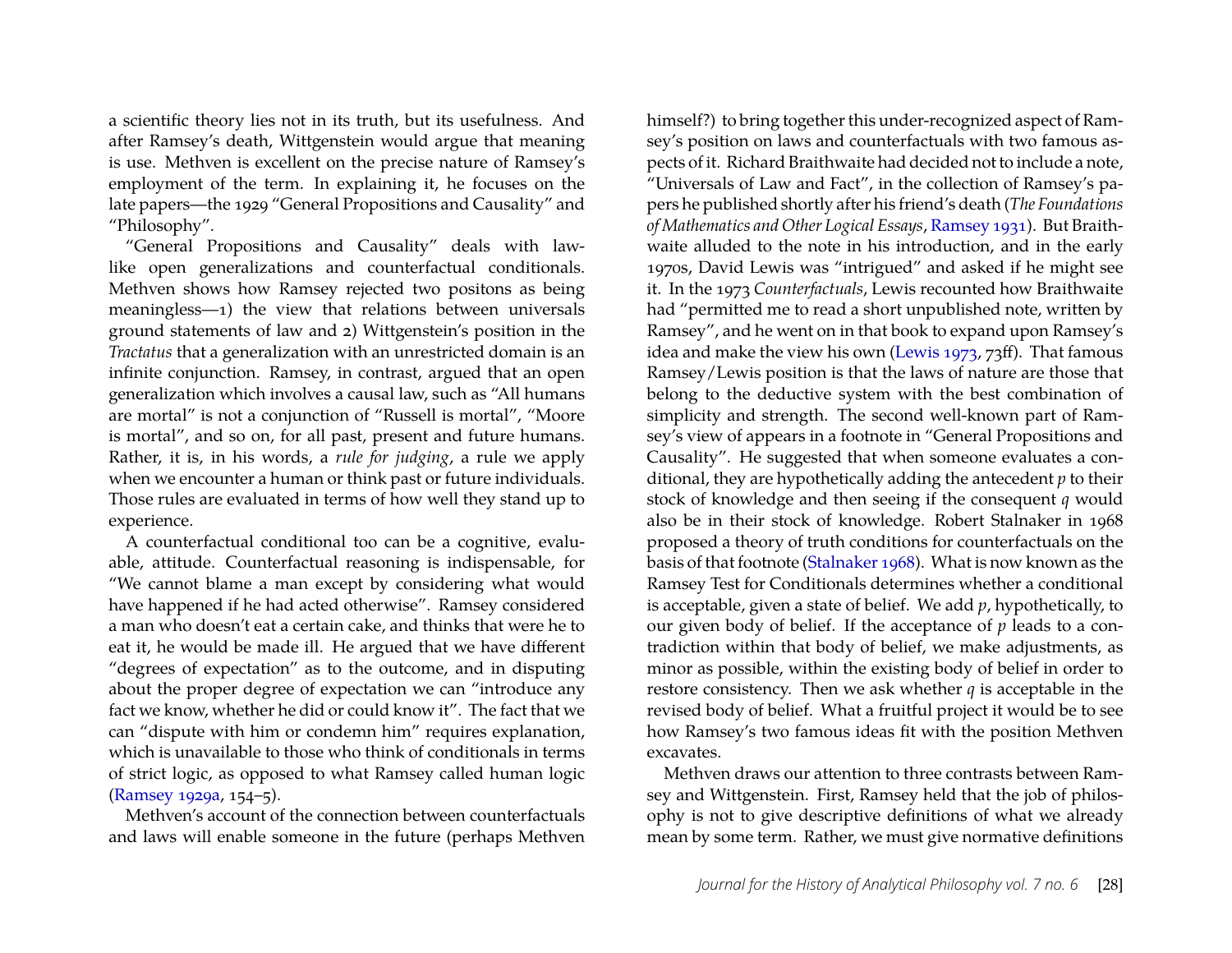of what we ought to mean by a term. What we want is not a "nominal definition" but "an explanation of the use" of the term. The *Tractatus* treats "what is vague as if it were precise" and tries "to fit it into an exact logical category". Ramsey, on the other hand, sees "the vagueness of the whole idea of understanding, the reference it involves to a multitude of performances any of which may fail and require to be restored" [\(Ramsey 1929b,](#page-7-6) 1–2). Statements such as these should excite the Wittgenstein scholar to work out Ramsey's influence on him.

Second, there is a sharp contrast between Wittgenstein's attempt at what Ramsey calls un-self-conscious analysis, where we try to divorce ourselves from the phenomena we're trying to understand, and Ramsey's self-conscious analysis, where we pay attention to the use of the sentence and the role it plays in our cognitive lives. As Methven so nicely puts it, Ramsey was set against "a perspective on the world which no human speaker can occupy" (39).

The third contrast involves Ramsey's taking on Wittgenstein claim that his doctrines apply to ordinary languages in spite of appearances to the contrary. Wittgenstein had asserted that "All propositions of our colloquial language are actually, just as they are, logically completely in order" [\(Wittgenstein 1922,](#page-7-0) 5.5563). Ramsey thought this declaration was in tension with Wittgenstein's idea that meaningful propositions are those which mirror the world. Ramsey says in his 1923 Critical Notice of the *Tractatus* that Wittgenstein's assertion that his doctrines apply to ordinary language

is obviously an important point, for this wider application greatly increases the interest and diminishes the plausibility of any thesis such as that which Mr. Russell declares to be perhaps the most fundamental in Mr. Wittgenstein's theory; that 'In order that a certain sentence should assert a certain fact there must . . . be something in common between the structure of the sentence and the structure of the fact.' [\(Ramsey 1923,](#page-7-7) 465)

That is, Ramsey agreed with Wittgenstein that his theory *should*

apply to ordinary language. The wider application increased the interest of his theory. But ordinary language is full of propositions that seem not to share the same logical form as concatenations of objects.

Other riches in this book include illuminating discussions of: how Ramsey's view is and is not connected to the empiricism of Berkeley and Russell; Ramsey's rejection of Wittgenstein's sign/symbol distinction in favour of Peirce's distinction between types and tokens; the relationship between Wittgenstein, Ramsey and Frege on sense; Ramsey's relationship with Hilbert and his school; Ramsey's contribution to solving the *Entscheidungsproblem*; how Ramsey differs from the success semanticists who took him as their inspiration; a Ramsey-informed reading of Wittgenstein's idea of logical form; and Ramsey and Wittgenstein on identity and propositional functions.

Of all the gems, my favourite is Methven's discussion of Ramsey's account of belief as being both representationalist and functionalist. Ramsey famously argued in the 1927 "Facts and Propositions" that belief involves a habit or disposition to behave. He said that if a chicken "believes" that a certain caterpillar is poisonous, it abstains from eating that kind of caterpillar on account of the unpleasant experiences associated with that behaviour. But the chicken's behaviour has to be

somehow related to the objective factors, viz. the kind of caterpillar and poisonousness. An exact analysis of this relation would be very difficult, but it might well be held that in regard to this kind of belief the pragmatist view was correct, i.e. that the relation between the chicken's behaviour and the objective factors was that the actions were such as to be useful if, and only if, the caterpillars were actually poisonous. [\(Ramsey 1927,](#page-7-8) 40)

On Ramsey's brand of pragmatism, the success of an action must be connected to the belief being related in the right way to the relevant objective factors.

Chicken beliefs are not "subject to logical criticism"—we are more interested in beliefs that "are expressed in words, or pos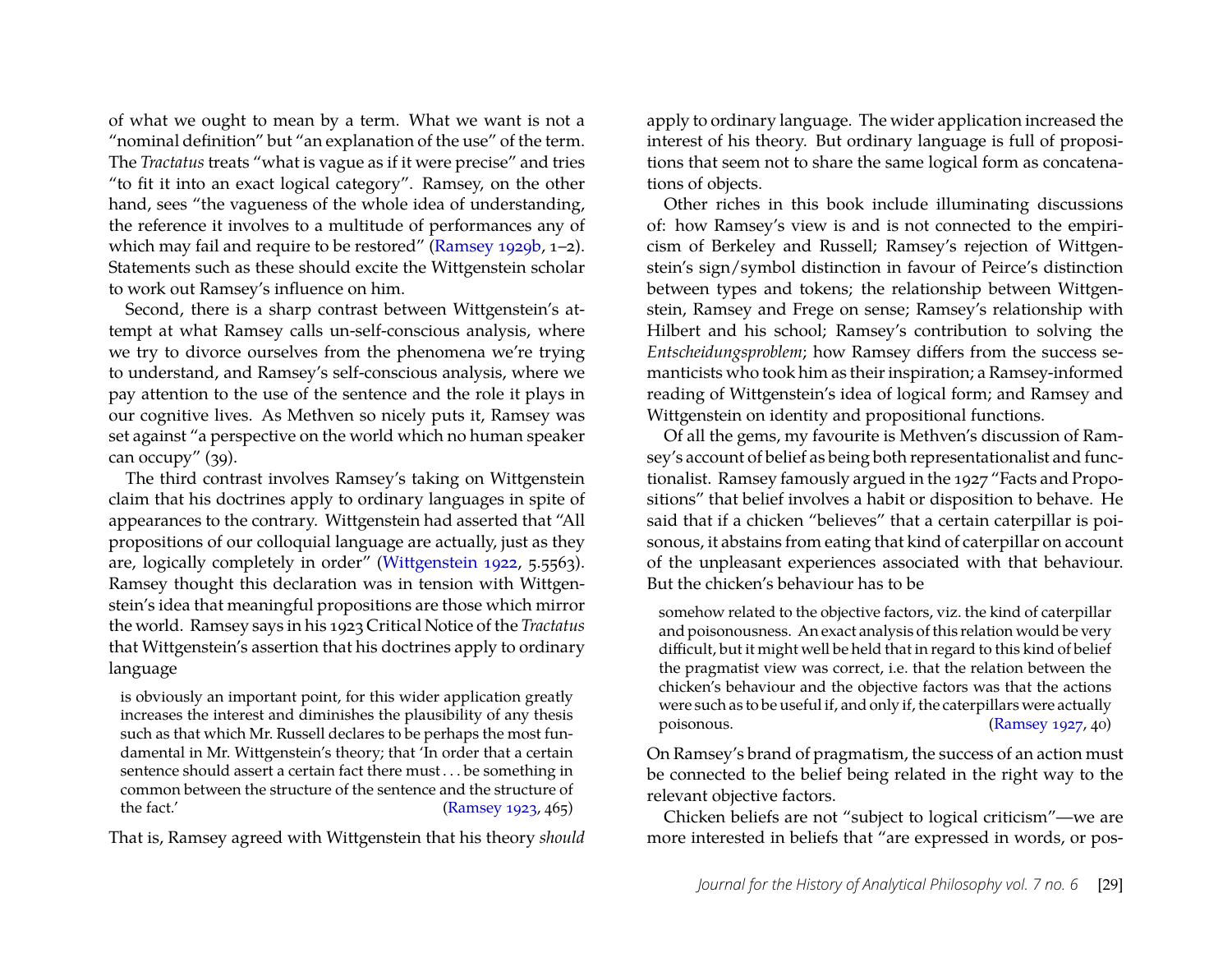sibly images or other symbols, consciously asserted or denied" [\(Ramsey 1927,](#page-7-8) 40). Such beliefs are not reducible to behaviour, for there is still a mental factor or an internal state involved. In later papers, Ramsey drops examples about chickens and turns to examples of human conscious belief. In "Facts and Propositions", he gives a hint about how his example will evolve: "the importance of beliefs and disbeliefs lies not in their intrinsic nature, but in their causal properties, i.e., their causes and more especially their effects". The "intrinsic nature" of human beliefs might be the mental factor, but the behaviourial factor is what is important to us in life and in philosophy.

It's not clear whether Ramsey, had he not died in the middle of writing a book about truth, would have gone all the way to adopting a pragmatist account of truth. But he certainly adopted a pragmatist account of meaning or content, i.e., what it is that makes one belief equivalent to another:

To be equivalent . . . is to have in common certain causal properties, which  $\overline{I}$  wish I could define more precisely. Clearly, they are not at all simple; there is no uniform action which believing "*p*" will always produce. It may lead to no action at all, except in particular circumstances, so that its causal properties will only express what effects result from it when certain other conditions are fulfilled.

#### [\(Ramsey 1927,](#page-7-8) 44)

Beliefs are individuated by their causal roles (that's the functionalist element of belief), but cannot be reduced to their causal roles (for there is a mental element as well). On Ramsey account of belief, one aspect of belief is a connection to action, another is to report contents of mental states, another is a relation to something beyond us.

Methven argues that Ramsey's mental factors are representational states. He puts two pressing questions to Ramsey questions about how beliefs can be both representational states and functional states: "How does one move from a characterisation of belief contents, first, in terms of causal role and, second, in terms of top-down referential relations between isolatable signs

and objects to a language?", "What makes it the case that I can know what you believe on the basis of your behaviour and that I can know what you mean by your utterances?" (156). The second question is a recognisably Wittgensteinian one. How interesting it would be to know if Wittgenstein put it to Ramsey in 1929, their year of intense discussion. (There is no evidence either way.) But Methven gives us some direction here. Ramsey answers both questions, says Methven, by starting from the assumption that a community of thinkers have some features in common and he points us to Wittgenstein's interest in *Philosophical Investigations* in how we get trained to use certain expressions. The very possibility of training or learning "is dependent on there being a range of behavioural responses, judgments of salience and recognitional capacities (I shall call these *natural reactions*) shared between members of a community of thinkers" (157). That is, the later Wittgenstein is very much like the middle Ramsey (there being no late work of a person who died at the age of 26).

Methven answers the first question in the negative, raising a bevy of concerns about Ramsey's view and concluding that it is unstable in a deep way. His argument is that it's hard to see how a realism about mental signs, states, or factors in a belief could be a *realistic* theory. Ramsey has required us to focus on the selfconscious experience of having a thought, yet it seems that his theory bottoms out in real constituents of the mind. Methven shows that Ramsey saw a similar tension right at the end of his life, as it arose for his position in the foundations of mathematics. In response, he moved away from the logicism he had adopted as an undergraduate and maintained through to 1928, towards intutitionism. Methven's suggestion is that Ramsey saw that his objections to open generalizations as infinite conjunctions carried over to the mathematical context.

It strikes me that there is a problem with that reading. Ramsey's arguments against generalizations-as-conjunctions and for the idea of generalizations-as-rules occurs in 1929, after his move to intutitionism. I've suggested [\(Misak 2020\)](#page-7-1), rather, that Ram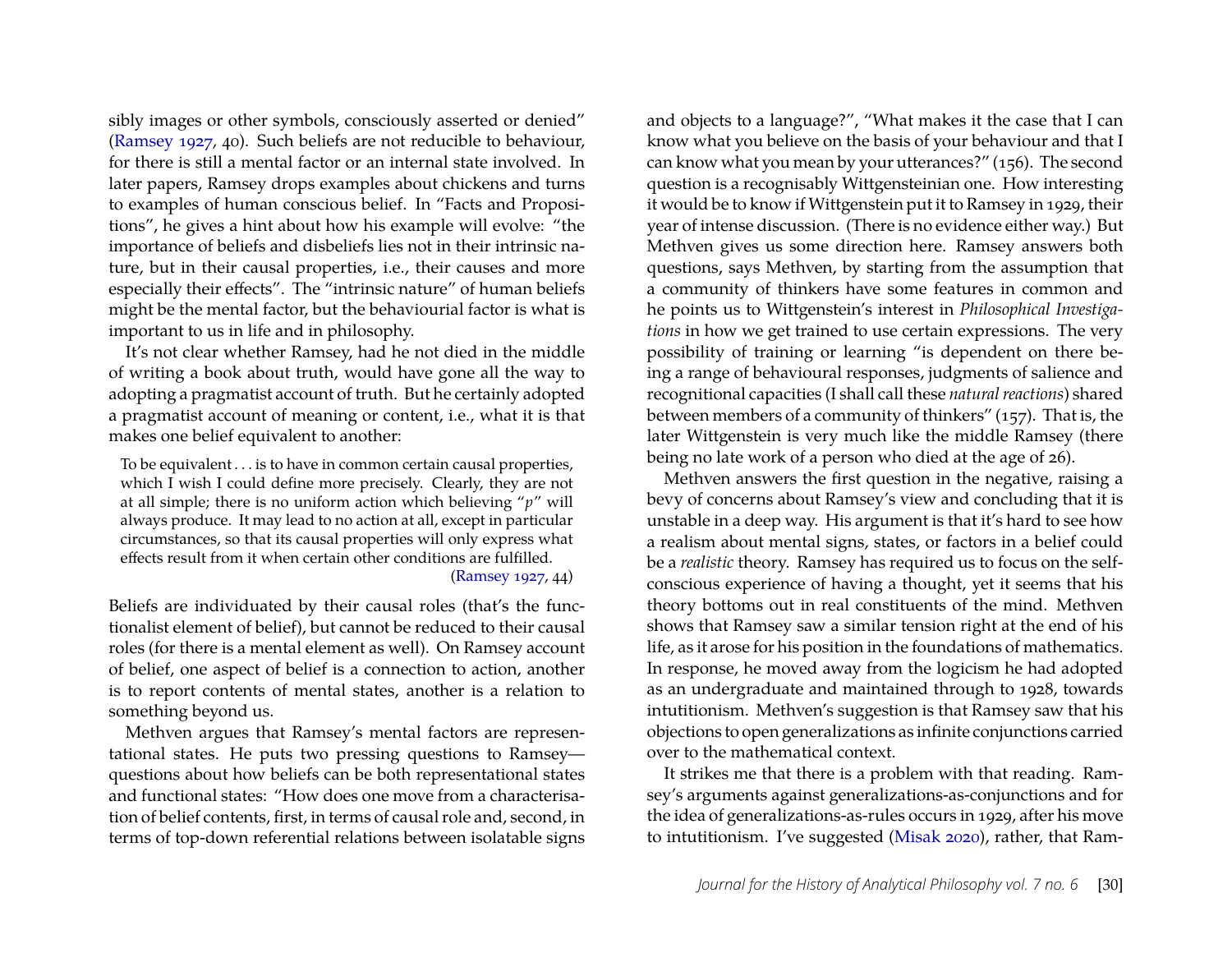sey's move towards intutitionism was sparked by the kind of problem Carnap identified. Carnap said of Ramsey's attempt to save logicism in "The Foundations of Mathematics": "This happy result is certainly tempting", but "we should not let ourselves be seduced by it", as it smacked too much of "a platonic realm of ideas which exist in themselves independently of *if* and *how* finite human beings are able to think them". Intuitionism, Carnap said, has been called "anthropological mathematics", but Ramsey's logicism might well be called "theological mathematics".[1](#page-5-0) This is a nice way of saying that his logicism was not realistic. Ramsey saw that and shifted to intuitionism, which was in line with his human-centred approach.

This small matter aside, Methven makes it clear that the instability in Ramsey's view is profound and of current interest. He argues that it is manifested in the *Philosophical Investigations*. Wittgenstein said there:

F. P. Ramsey once emphasized in conversation with me that logic was a 'normative science'. I do not know exactly what he had in mind, but it was doubtless closely related to what only dawned on me later: namely, that in philosophy we often *compare* the use of words with games and calculi which have fixed rules, but cannot say that someone who is using language *must* be playing such a game.—But if you say that our languages only *approximate* to such calculi you are standing on the very brink of a misunderstanding.

For then it may look as if what we were talking about were an *ideal* language. As if our logic were, so to speak, a logic for a vacuum. [\(Wittgenstein 2009 \[1953\],](#page-7-11) §81)

Later in that book, he made his argument that no account of the meaning of an expression or the following of a rule is available to us by introspection. Methven rightly sees Ramsey's thoughts about normativity as connected to Wittgenstein's argument, and delivers a careful and insightful discussion of Ramsey v. Wittgenstein (with Cora Diamond along the way) on normativity and rule-following. Methven considers Wittgenstein's questions:

- What could we possibly be asking for when we ask whether there are better or worse ways of organizing our linguistic and inferential practices?
- How could we tell that our fellow game-players have grasped the same rules and are playing the same game as we are?
- What has gone wrong with someone who, in learning to add 2, performs the operation as we would expect, at every stage before 1000 and then gives an unexpected answer?

Ramsey had identified these issues in his 1923 Critical Notice of the *Tractatus*. As he put it in the 1929 paper "Philosophy", Wittgenstein's claim that language is in perfect order "is like saying it is impossible to break the rules of bridge because if you break them you are not playing bridge" [\(Ramsey 1929b,](#page-7-6) 7).

Methven picks up Ramsey's thread and discusses how games and inferences are in part self-conscious rules or psychological laws which must admit of contraventions. Ramsey's argument here is that realist views (in Methven's words) "are normatively inert"—"they offer us no means of detecting or correcting failures in our practices relative to the postulated reality, the very notion of correct or incorrect going on in respect of those practices is rendered a scholastic question, impotent to affect the

<span id="page-5-0"></span><sup>&</sup>lt;sup>1</sup>The context in which Carnap wrote was that Waismann had employed one of Ramsey's moves, arguing the axiom of reducibility cannot be a logical principle because it is not a tautology. He thanked Carnap in that paper for helping him think through the problem. But in a 1930 symposium (published the following year in *Erkenntnis*), Carnap made it clear that he was sceptical about Ramsey's attempt to fix the theory of types. He said that Ramsey "courageously" tried to solve Russell's problems by arguing that the circles of the set theoretic paradoxes are harmless, not vicious. On Ramsey's account, Carnap explained, when we say "the tallest man in the room", the description is fine as it stands, for the person described already exists. The person is simply singled out, not created, by the description. Ramsey, he said, tried the same tactic for properties: the totality of properties already exists. That was the "theological mathematics" [\(Waismann 1928;](#page-7-9) [Carnap 1983 \[1931\],](#page-7-10) 50).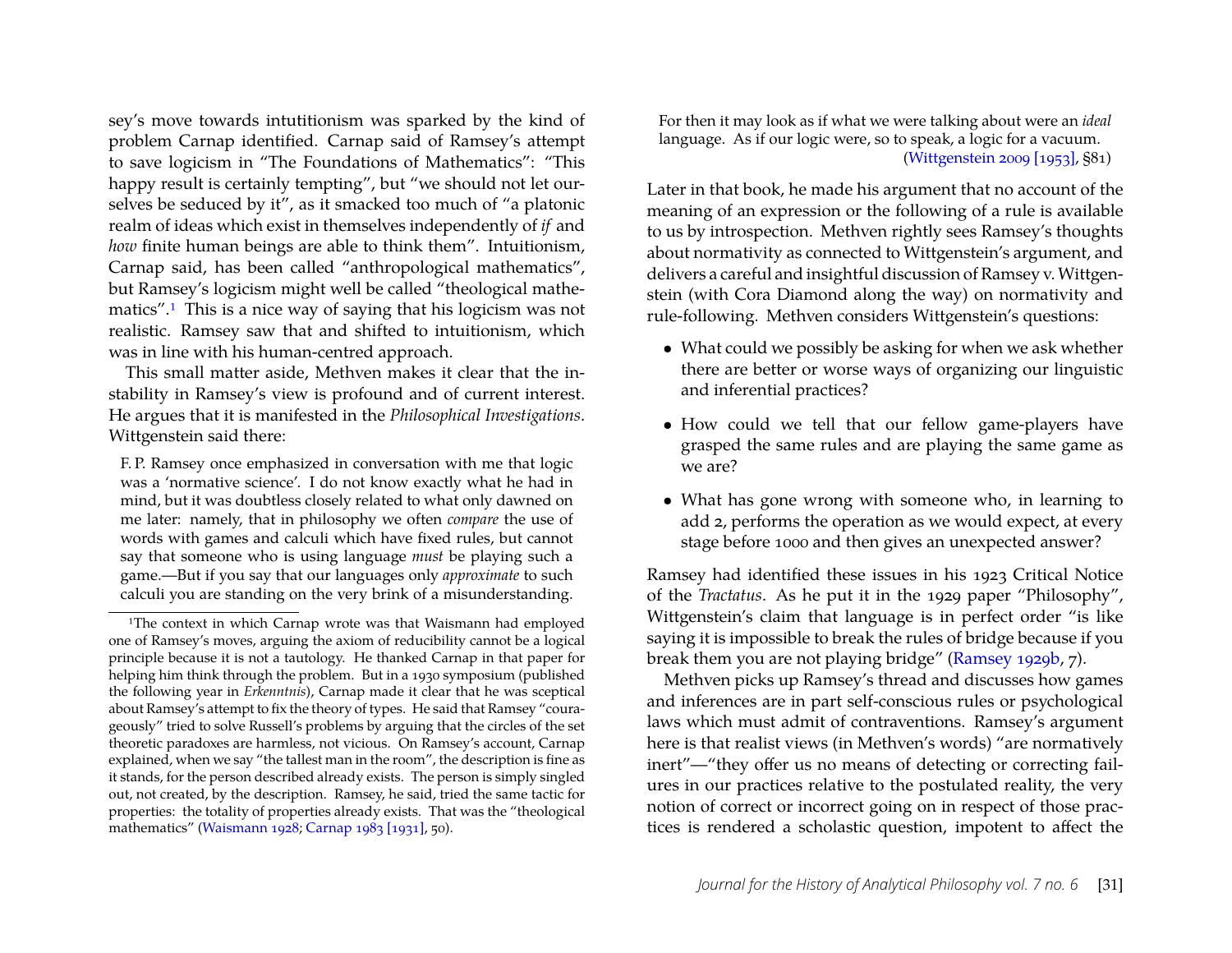things we do or think" (39). There has to be room in a game for making sense of playing it badly or incorrectly. It cannot be an ideal game such that if one makes a mistake, one is playing an altogether different game. The rules that is, make sense of the fact that we can fail to inquire correctly—they are rules for the use of the expression. And here Ramsey's discussion of rule-following circles back to his discussion of generalizations. Grasping the meaning of a generalization is grasping a rule or map. That's how we use generalizations—as rules with which we meet the future. The same holds for inductive inference. We follow ordinary psychological laws, just as we do when playing the game of bridge. There is nothing guaranteed about these laws, nor about our knowing that we are following them.

Methven thinks that in the end, Ramsey cannot answer Wittgenstein's questions. Implicit knowledge of psychological laws will have to be evidenced by how one would react or by what one would say in various situations. Wittgenstein's questions undermine this type of knowledge—these psychological laws, and the knowledge of the subjunctive conditionals (what we would do or say in various circumstances) depend on further psychological laws. Wittgenstein's rule-following considerations go all the way down.

But Methven ends his book by saying, rightly, that Ramsey was interested in *which* rules to adopt, not how to ground our adoption of rules or the meaning of a rule. Our grasp of the rules, as Methven says, remains "cloaked in mystery", but we still might be able to discern which rules are best. The aim of language is not to picture facts "but to order our cognitive lives in a response to a regulative constraint on enquiry captured by the belief that there is one "true scientific system" to which long enough investigation will lead us" ([2](#page-6-0)32).<sup>2</sup> Given such an end, it would seem that there would be better or worse psychological laws that we might adopt governing our practices of assertion. For laws set up expectations in the speaker and the audience, and expectations can fail to be fulfilled.

Another way of saying this is that Ramsey would have argued that it is wrong-headed to search for a bedrock that escapes psychology. He was explicit in the book he was writing when he died that all domains of science, including ethics and perhaps even aesthetics are both "normative" and "definable in (ordinary factual) natural terms" [\(Ramsey 1929b,](#page-7-6) 3–4). We must begin with natural terms, such as facts about human psychology, but we will not end with them:

The three normative sciences: Ethics, Aesthetics and Logic begin ... with psychological investigations which lead up, in each case, to a valuation, an attribution of one of the three values: good, beautiful, or rational, predicates which appear not to be definable in terms of any of the concepts used in psychology or positive science. I say 'appear' because it is one of the principal problems of philosophy to discover whether this is really the case.

[\(Ramsey 1929b,](#page-7-6) 4)

The great challenge for the naturalist or pragmatist is how to take seriously the facts of psychology and biology without giving up on the normative, or what is really true or false, or right or wrong. Indeed, it is the challenge of being human.

> **Cheryl Misak** University of Toronto cheryl.misak@utoronto.ca

<span id="page-6-0"></span><sup>2</sup>Ramsey himself was happy to say that he got some of his best ideas from the founder of pragmatism, C. S. Peirce, including this one. I am myself not in favour of interpreting Peirce's pragmatism as being about the uniquely determined system at which inquiry is bound to arrive. Peirce only rarely

characterizes the pragmatist account of truth in terms of what we are fated to believe, and I think his alternative expression is better: truth is what would be indefeasible, or not defeated no matter how much we were to inquire into the matter. But, as Methven makes clear, Ramsey will have seen Peirce employ the "one uniquely determined system" in the volume of essays to which he had access.